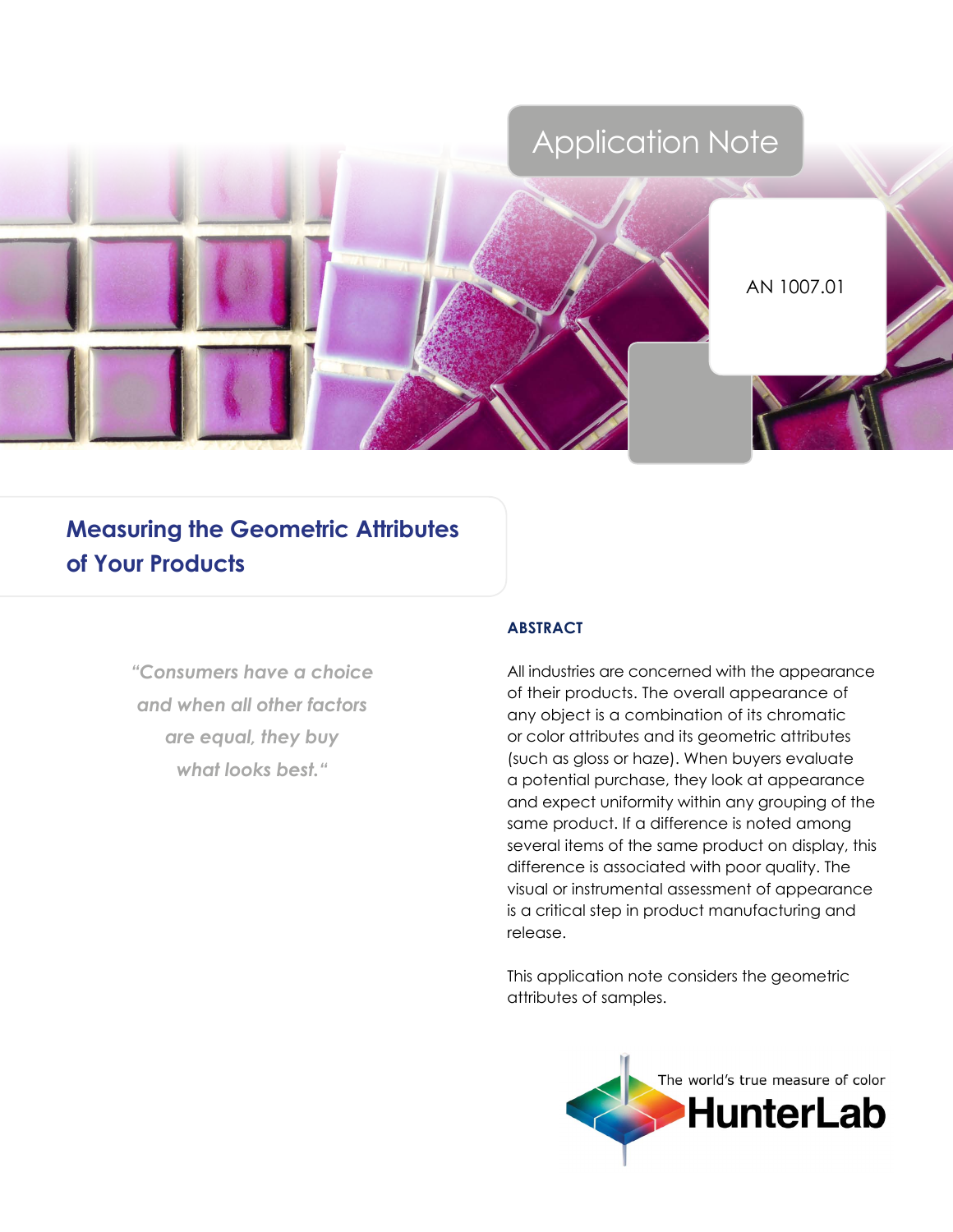Geometric attributes are associated with the scattering of light off the surface of an opaque object, or within a transparent object. For instance, a flat cotton weave fabric is very different geometrically from a corduroy. A glossy photo print looks quite different than a matte one. There are many geometric attributes and this application note considers the following:

- *• Gloss, the property of a surface responsible for shiny or lustrous appearance.*
- *• Haze, the scattering of light within the surface of a transparent sample that is responsible for a cloudy appearance.*
- *• Opalescence, the scattering of light in two colors (dichroism).*

# **Gloss**

Gloss measurements quantify the amount of light reflected at the specular angle from an object's surface. The specular direction is the angle equal to but opposite the angle of incidence. This specular light is responsible for the highlights visible on shiny materials. Gloss measurements quantify the amount of shine coming from a surface. A glossmeter has a configuration similar to that shown below.



Glossmeters are configured so that the light generated is incident on the material at a particular angle relative to the normal or perpendicular to the surface being 0 degrees. The detector is then placed at that same angle on the other side of normal so that only the light reflected at the specular angle is collected. Generally, a green filter corresponding to the CIE Luminosity Function is placed in front of the detector to enable the instrument to simulate human visual reflectivity. ASTM Designation D523-89, Standard Test Method for Specular Gloss, specifies how gloss is measured. Glossmeters provide light at one angle or a combination of three angles. The most common angles are 20°, 60°, and 85°. ASTM Designation D523 specifies that a 60° angle may be used for most materials. The test method recommends the use of

a 20° angle when the 60° gloss value is greater than 70 (which would be a highly-reflective material). The use of an 85° angle is recommended when the 60° gloss value is less than 10 (which would be material with a matte surface). TAPPI gloss for paper is specified by TAPPI T480 and is measured at a 75° angle.

# **Haze**

Haze is the cloudiness of a product that is caused by scattering of light through a transparent material. Haze is an important appearance attribute which can be quantified and then used to assess the quality of objects, particularly those that are near clear. Light scattering resulting in haze can be caused by suspended particles, contaminants,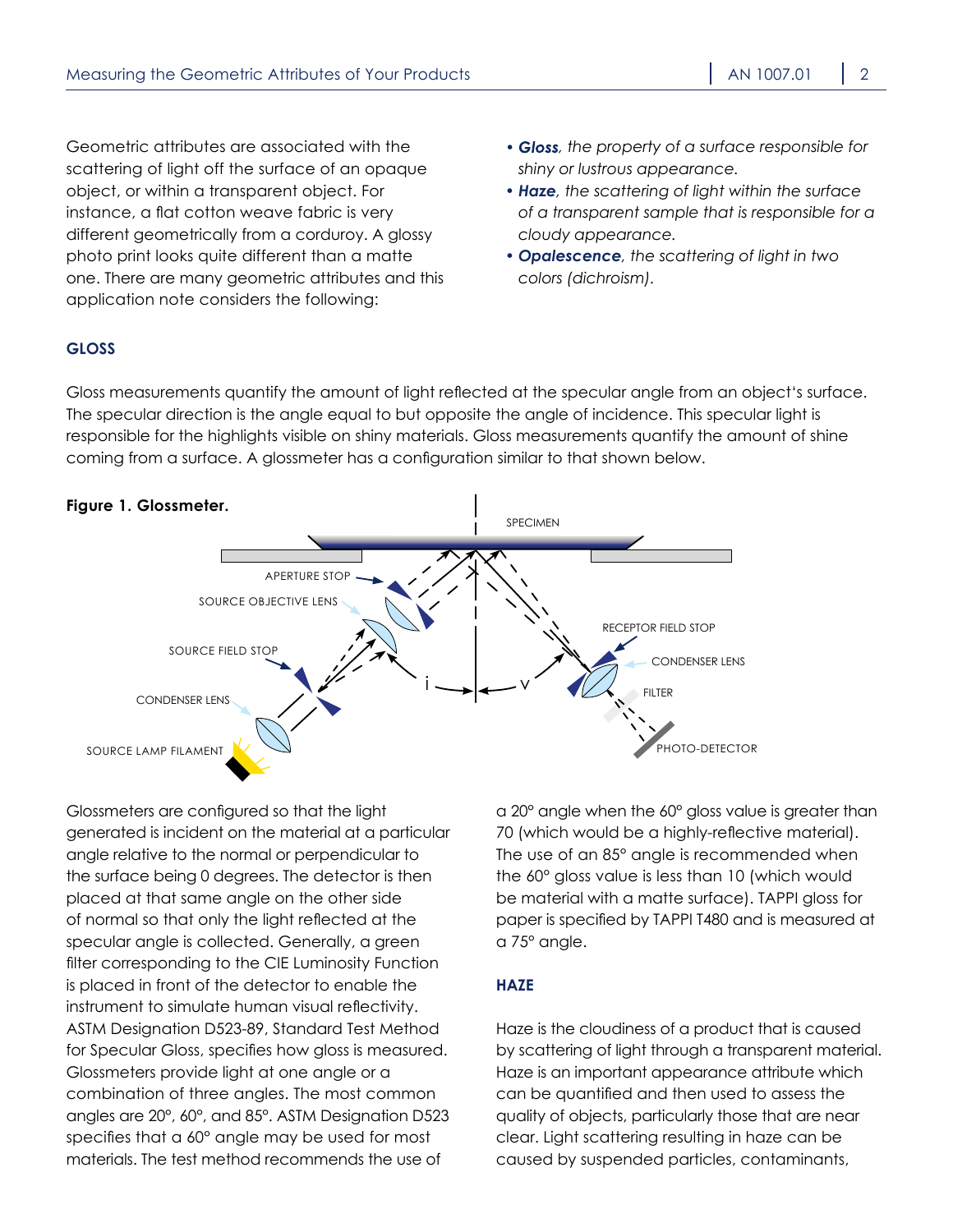or a roughened surface.

Haze is instrumentally determined by reflectance or transmission to match the way an object is viewed. A transparent or is measured by transmitting light through it (transmission haze). Reflection haze seen as a milky finish on an opaque, mirror-like surface, and measured in reflectance.

## **Transmission Haze**

Transmission haze is defined as the scattering of light through a nearly clear specimen when viewed in transmission. The back scattering of light is not included in the measurement. Only light scattered by more than 2.5° from the incident light is considered to contribute to haze. When measuring haze, the percentage of light diffusely scattered compared to the total light transmitted is reported. ASTM Method D1003 describes the type of instrument to be used for measuring transmission haze. This haze meter uses a pivoting sphere and a single collimated beam of light. The light enters one side of the sphere at an entrance port and is directed to an exit port on the opposite side of the sphere. When the sphere is in the first position, the light leaves the exit port and is absorbed by a light trap placed at that port as shown in Figure 2. When the sphere is pivoted, the beam of light is directed toward the sphere wall and diffused. The detector is filtered to Illuminant C and the y function of the 2° standard observer and the %Haze

is reported to the nearest 0.1 %.

HunterLab sphere spectrophotometers have diffuse light sources that originate from the inside of the sphere rather than a collimated beam light source as described in ASTM D1003. Also note that the spheres of both of these instrument types are in a fixed position and cannot be pivoted. The method used to get similar haze results is to use a white tile at the reflectance port to simulate the pivoted position when light is directed at the sphere wall. There are drawbacks to using this method. The first is that the white standard that is placed at the port to complete the sphere may have a slightly different reflectance than the actual sphere wall and the second is that the reflectivity may vary slightly with each new placement of the standard. To increase accuracy, one can use a standard with reflectivity similar to the material which coats the sphere.



In order to compare results obtained for these various geometries, four samples were measured for haze on a sensor as prescribed in ASTM D1003 and then measured on different HunterLab d/8° sphere instruments. The values obtained are shown in the table below.

| TABLE 1. COMPARISON OF ASTM D1003 PART A HAZE METER AND D1003 PART B SPHERE<br>SPECTROPHOTOMETERS IN READING CALIBRATED HAZE STANDARDS |                                                    |                                           |       |                      |  |
|----------------------------------------------------------------------------------------------------------------------------------------|----------------------------------------------------|-------------------------------------------|-------|----------------------|--|
| <b>Haze Standard</b>                                                                                                                   | <b>ASTM D1003 Calibrated</b><br><b>Haze Values</b> | ColorQuest XE Haze % UltraScan VIS Haze % |       | UltraScan PRO Haze % |  |
| <b>PQ Read Back of Air</b>                                                                                                             | 0.00                                               | 0.00                                      | 0.00  | 0.00                 |  |
| <b>HO1</b>                                                                                                                             | 0.34                                               | 0.60                                      | 0.40  | 0.40                 |  |
| <b>HO5</b>                                                                                                                             | 3.95                                               | 4.40                                      | 3.70  | 3.70                 |  |
| <b>H10</b>                                                                                                                             | 10.50                                              | 11.30                                     | 9.80  | 9.70                 |  |
| H <sub>20</sub>                                                                                                                        | 19.80                                              | 20.70                                     | 18.30 | 18.20                |  |
| H30                                                                                                                                    | 33.90                                              | 34.80                                     | 31.40 | 31.10                |  |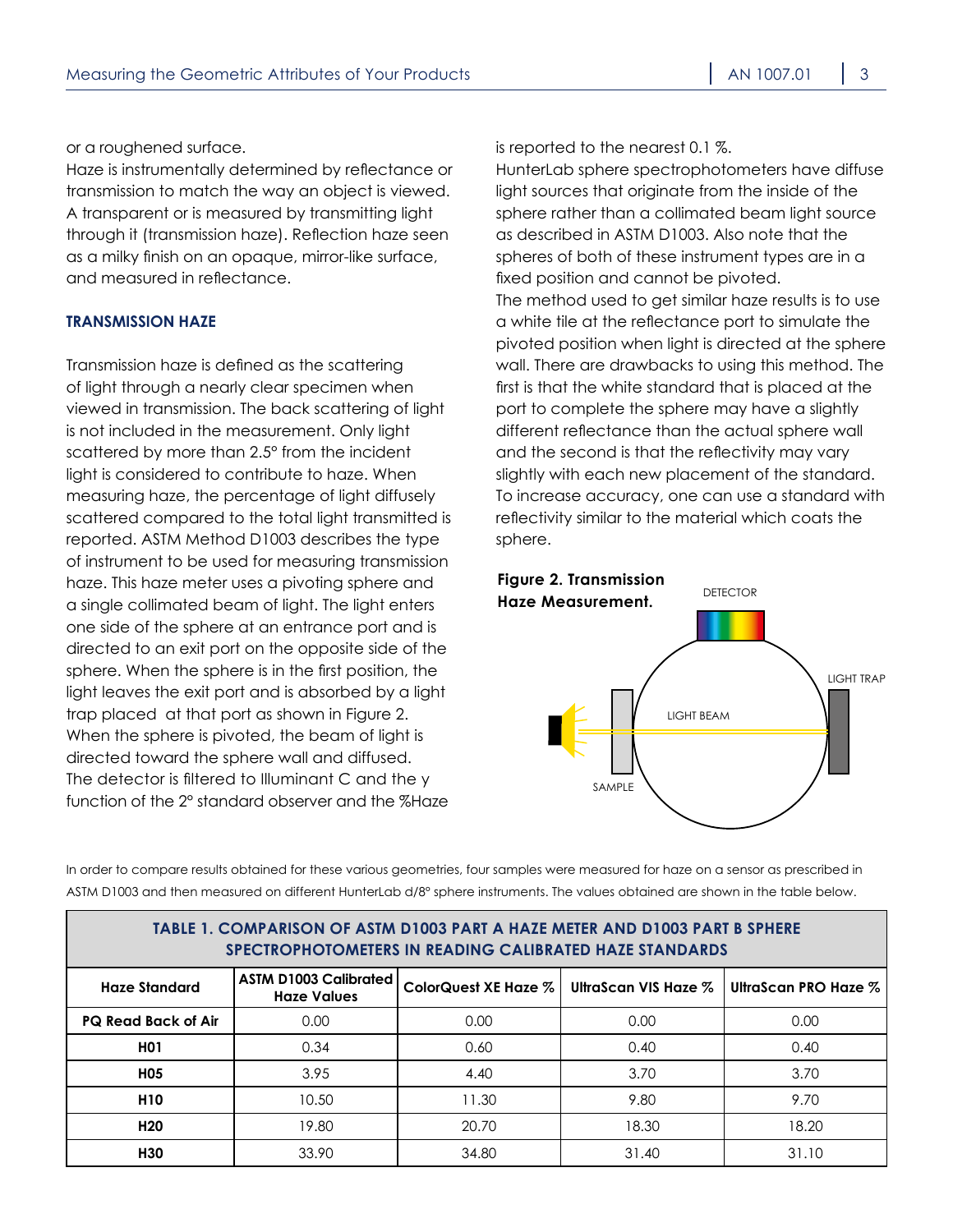#### **Reflection Haze**

ASTM E430, defines the measurement of reflection haze as the spread of the specular component of the reflected light from a glossy surface. The specular component is the light that is reflected from an object at an angle equal to but opposite to the angle of the incident light. Most glossmeters measure at the specular angle plus or minus several degrees and therefore cannot report the amount which the specular component spreads. The light that is spread 0.3° from the specular is responsible for distinctness-of-image gloss. The light that is spread 2° is responsible for a quality known as bloom or narrow-angle reflection haze. The light spread 5° is referred to as wide-angle reflection haze.

## **Opalescence**

Opalescence is a type of dichroism seen in highly dispersed systems with little opacity. The material appears yellowish-red in transmitted light and blue in the scatter light perpendicular to the

transmitted light. The phenomenon is named after the appearance of opals. Common examples of opalescence include blue skies in the daytime and the yellowish-red skies at sunset. One can make a quick experiment by adding a few droplets of milk to a glass of water: the milk looks bluish. If one looks through the milk at the light source, it looks yellowish-red. Opalescence is actually related to the degree of scattering of near-transparent liquids. It is not a common colorimetric application in most industries; although one application encountered is the opalescent measurement of bleaching solutions used in dental whitening.

In the European Pharmacopoeia (EP) [\[www.](http://www.pheur.org) [pheur.org](http://www.pheur.org)] Section 2.2.1, clarity and degree of opalescence of liquids defines visual clarity and describes a standard for opalescence (haze) relative to water. A primary opalescent liquid suspension of 25 mL hydrazine sulfate solution and 25 mL of hexamethylenetetramine defines four levels of opalescent standards mixed with distilled water and a fifth being 100 % distilled water (no opalescence) (Table 2).

| <b>TABLE 2. OPALESCENCE STANDARDS</b>         |                               |                        |  |  |
|-----------------------------------------------|-------------------------------|------------------------|--|--|
| <b>Opalescence Standards</b><br>from EP 2.2.1 | <b>Opalescent Suspension*</b> | <b>Distilled Water</b> |  |  |
|                                               | 5 mL                          | 95 mL                  |  |  |
| Ш                                             | $10 \mathrm{m}$ L             | 90 mL                  |  |  |
| $\mathsf{III}$                                | 30 mL                         | 70 mL                  |  |  |
| $\mathsf{IV}$                                 | 50 mL                         | 50 mL                  |  |  |
| V                                             |                               | 100 mL                 |  |  |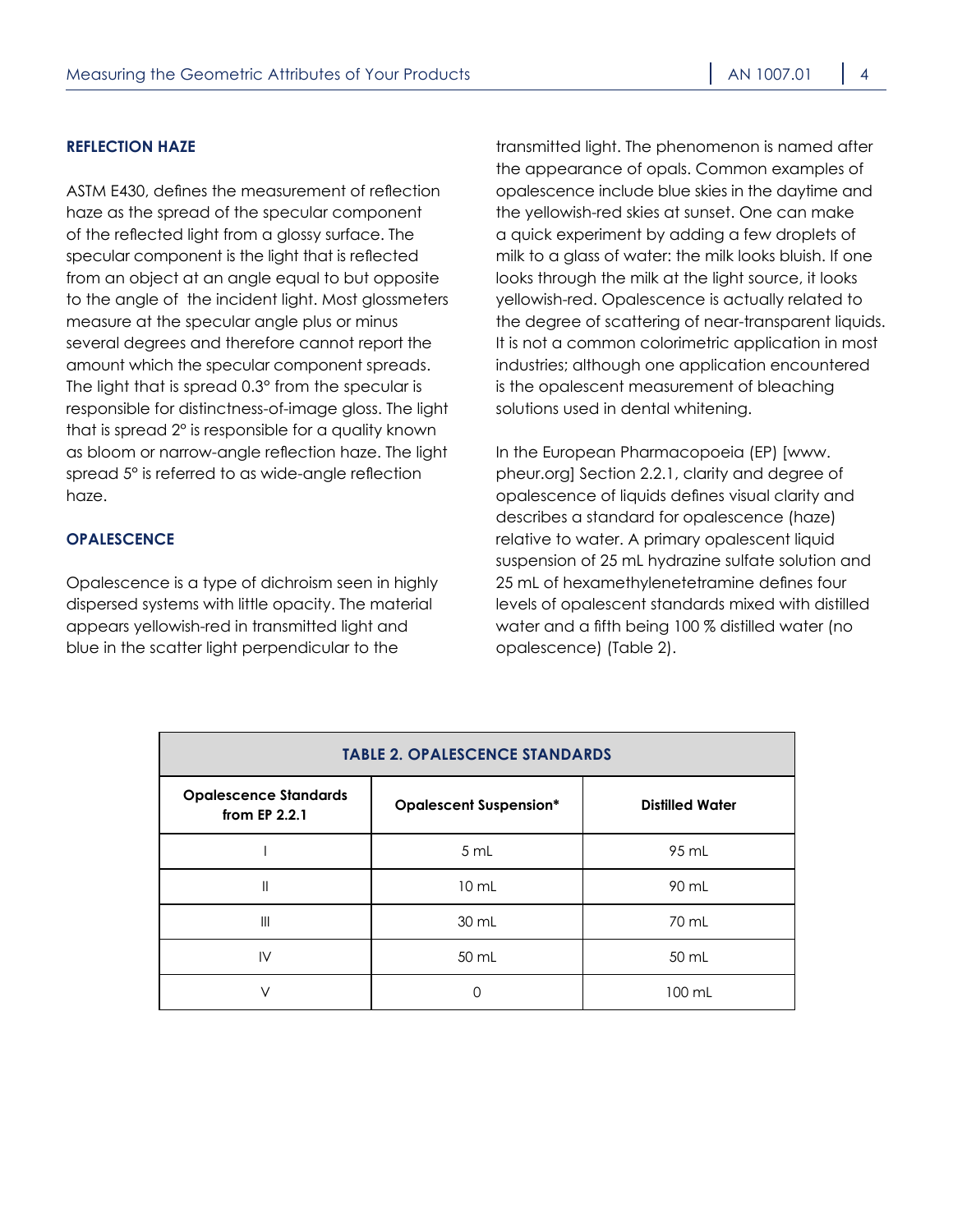For visual evaluation, the liquid standards and a sample are placed in identical flat-bottomed test tubes (15-25 mm in diameter) to a depth of 40 mm. The evaluator looks down the tubes placed sideby-side against a black background under even daylight lighting. The sample is considered clear if its opalescence is similar to that of distilled water or no more than that of Opalescence Standard I. If the dichroic color difference in the opalescent sample is of interest, it is possible to measure the color difference based on two measurements,

one straight through the sample (regular transmission) and the other of the diffuse, or scattered, transmission. The measurements would need to be made separately and manually.

It is usually the degree of scattering with the appearance of opalescence that is of interest. Opalescence can be determined instrumentally for liquid samples by using a correlation between the EP Opalescence Liquid Standards and a Transmission Haze measurement.

The correlation method can be summarized as follows:

- *1. Read method/procedure for measurement using your software. Note: It will only be available for a bench top sphere instrument such as a ColorQuest XE, UltraScan PRO, or UltraScan VIS.*
- *2. Standardize the instrument in TTRAN mode using a 10 mm transmission cell filled with distilled water as a blank when setting the top of scale.*
- *3. As a PQ Performance Qualification step, read back the cell of distilled water as a standard or sample. The reading should be very close to:*

 *L\* = 100.0 ± 0.05, a\* = 0.0 ± 0.05, b\* = 0.0 ± 0.05, and Haze % = 0.0*

- *4. If any of the values are more than ± 0.05 unit away from these values, stop and determine what the problem is.*
- *5. Measure the four EP Liquid Opalescence Standards in the 10 mm transmission cell and save the measurements.*
- *6. The Haze % of the standards should increase with the standard number.*
- *7. Using Microsoft Excel or another spreadsheet/graphing program, determine the optimum correlation between the EP Standard Number (0 for distilled water, then 1, 2, 3, and 4) and the Haze % values for your measurements.*
- *8. Use this relationship to report correlated EP Opalescence.*
- *9. Refill the 10 mm transmission cell with a liquid sample and measure it with your instrument.*

#### **EP** Opalescence =  $m^*$  (Haze  $\%$ ) + b,

Where, **m** and **b** are the correlation coefficients determined

While EP visual Opalescence is reported in a rating system of single digits (corresponding to the EP Opalescence standard the sample is most like), instrumental EP Opalescence may be reported to additional decimal places if desired.